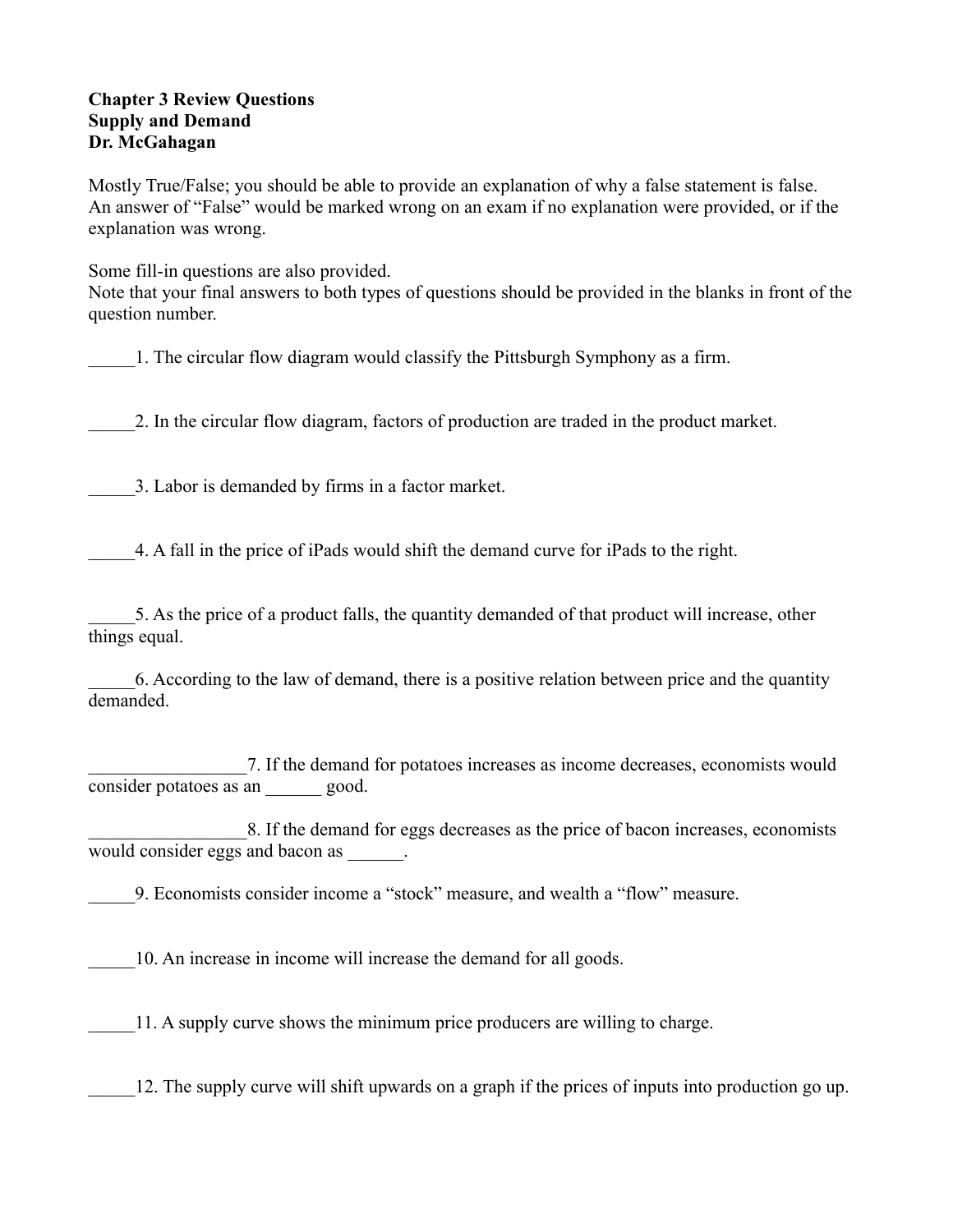(Draw graph below) 13. A demand curve can be written in general terms as

$$
Qd = 0.1 * Income - 20 P
$$

Draw a graph for the demand curves at Income  $= $10,000$  and at Income  $= $30,000$ Be sure to have the axes labeled and also indicate the points at which the demand curves cross the vertical and horizontal axes.

14. If income were \$ 10,000, and if the supply curve were  $\text{Qs} = 30 \text{ P}$ , the equilibrium price would be \_\_\_\_\_. (show calculations below)

15. If income were \$ 10,000 and if the supply curve were  $Qs = 30$  P, the equilibrium quantity would be \_\_\_\_ (show calculations below).